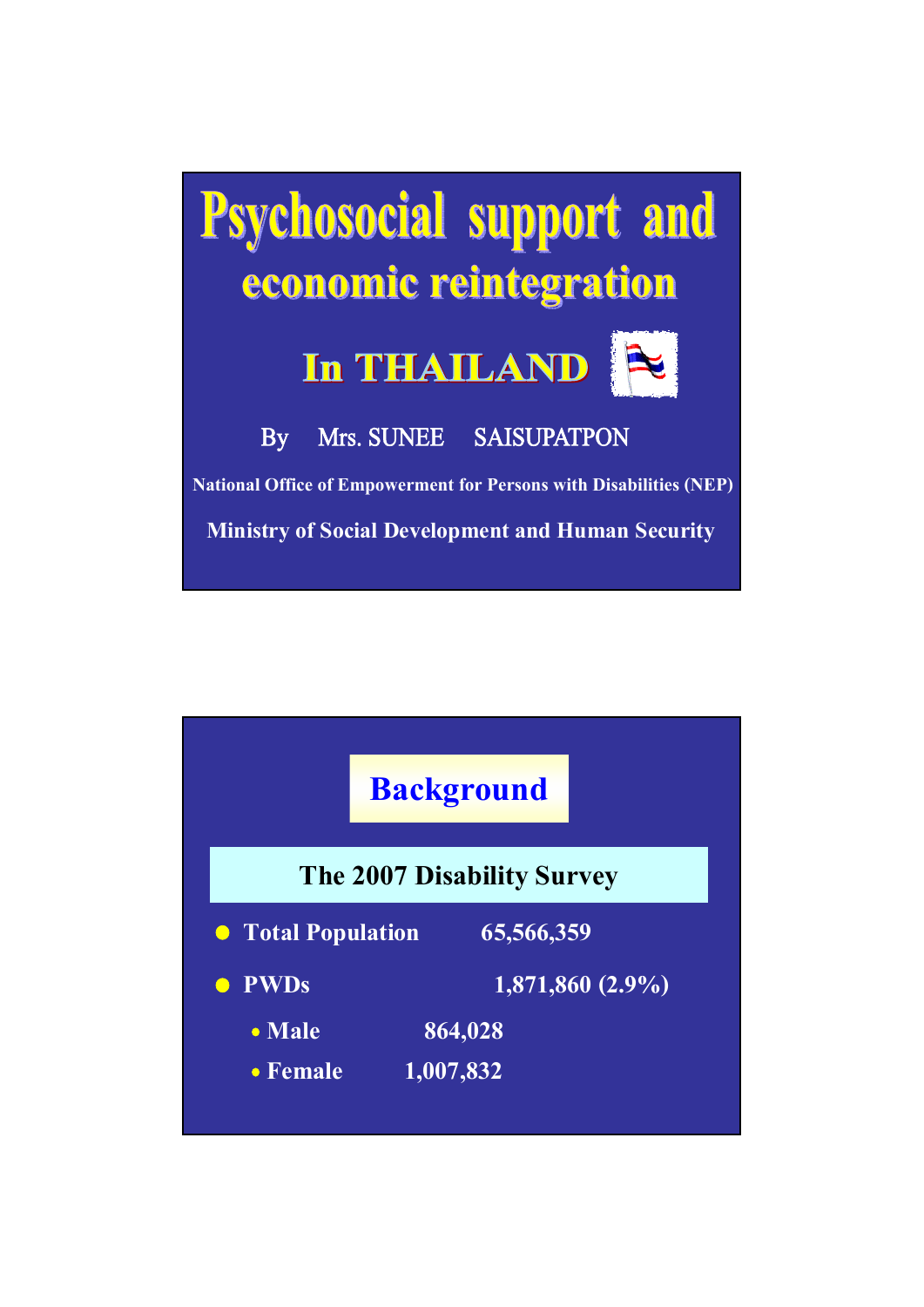|           | <b>PWDs in each Region</b> |         |            |
|-----------|----------------------------|---------|------------|
| $\bullet$ | <b>Central</b>             | 379,419 | $(23.3\%)$ |
| $\bullet$ | <b>North</b>               | 518,624 | $(27.7\%)$ |
| $\bullet$ | <b>Northeast</b>           | 772,931 | $(41.3\%)$ |
| $\bullet$ | <b>South</b>               | 200,885 | $(10.7\%)$ |

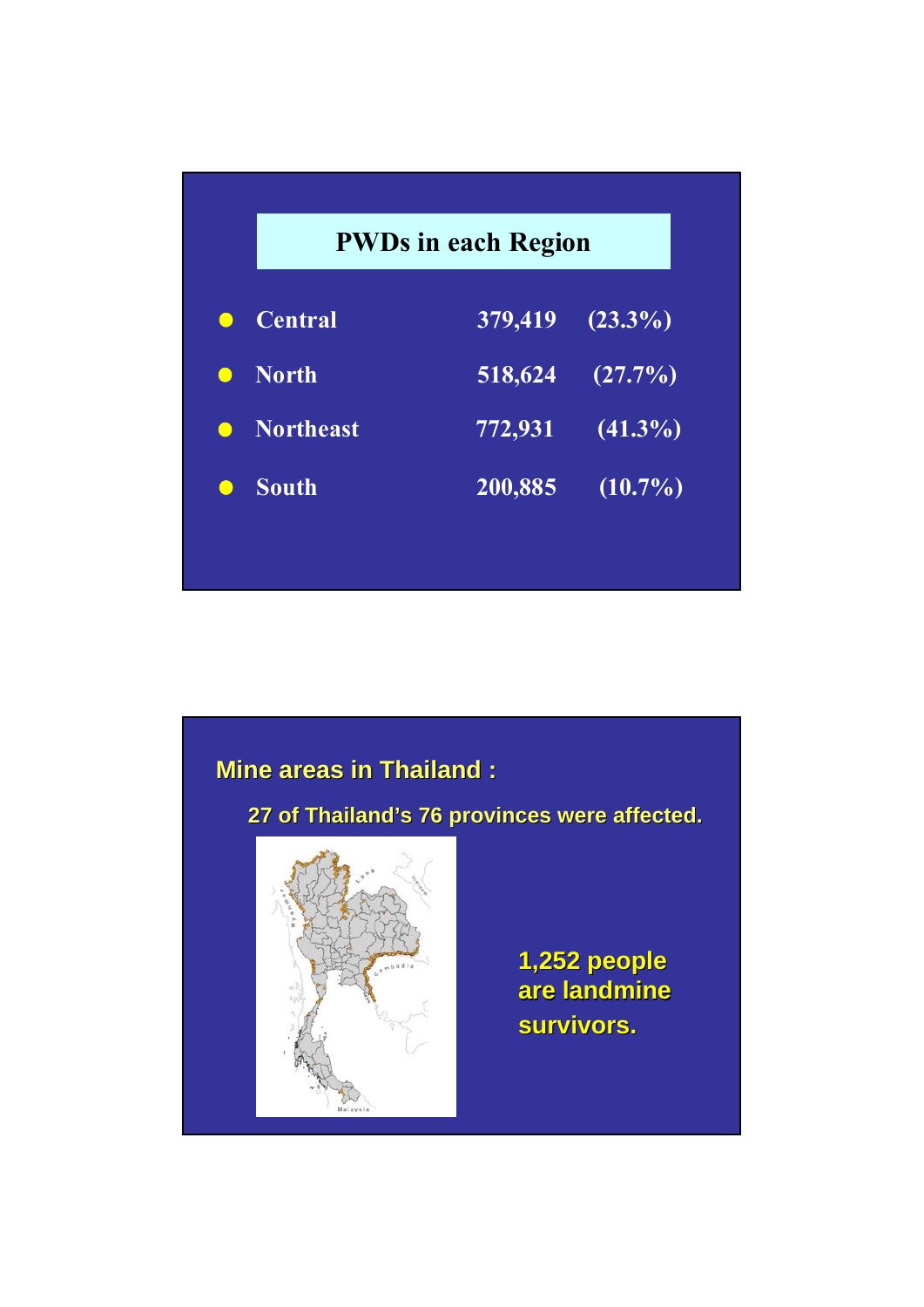

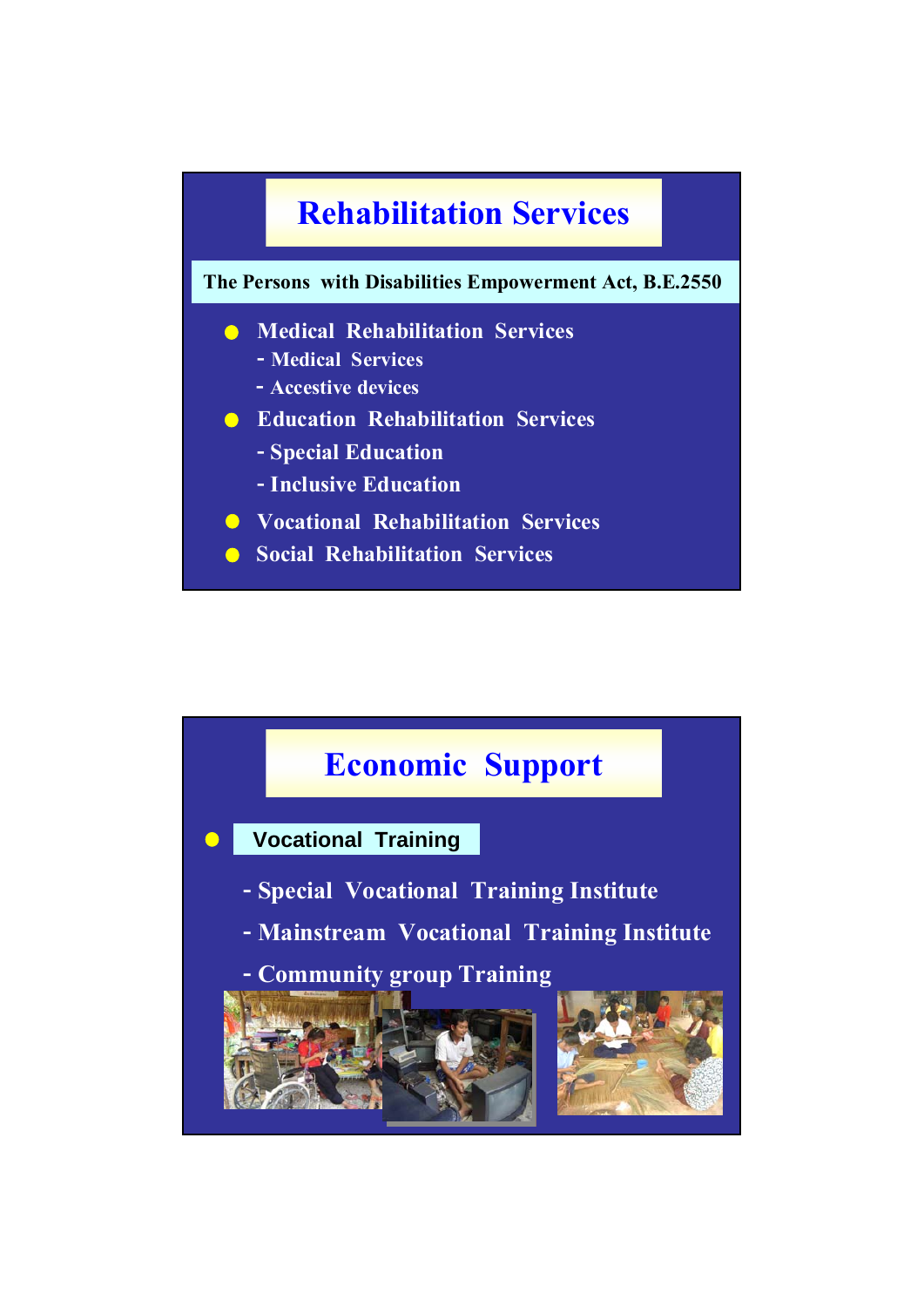### **Economic Support**

### **Employment Opportunities**  $\bullet$

**- Quota System 200 : 1**

**(private sector comprising more than** 

**200 employees shall employ one competent** 

**person with disabilities.** )



# **Economic Support Self Employment Opportunities - 1,100 USD / person Loan for PWDs - Repayment period of 5 years - Interest Free More than 50,000 PWDs More than 1,000,000 Baht (one thousand million Bath)**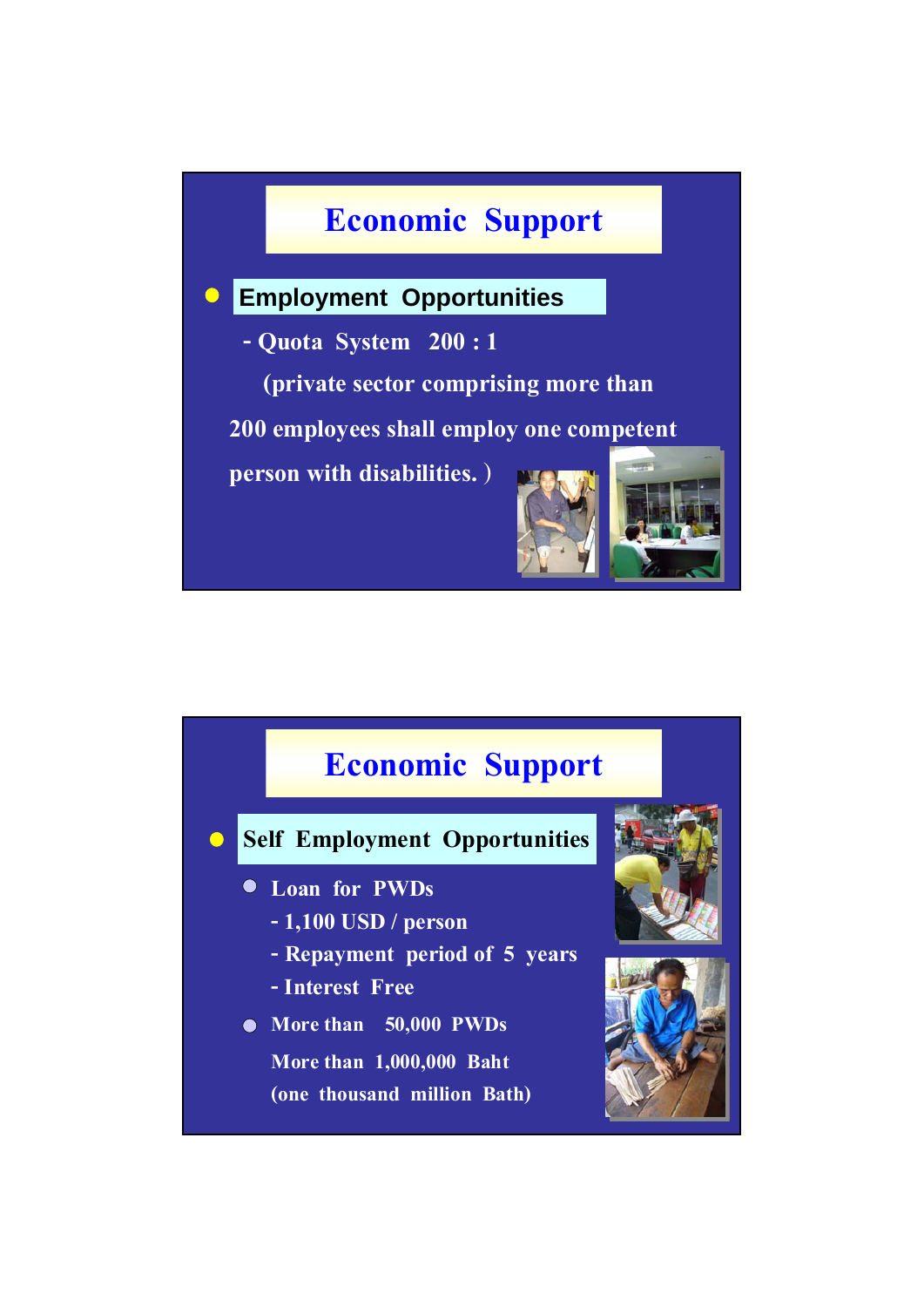

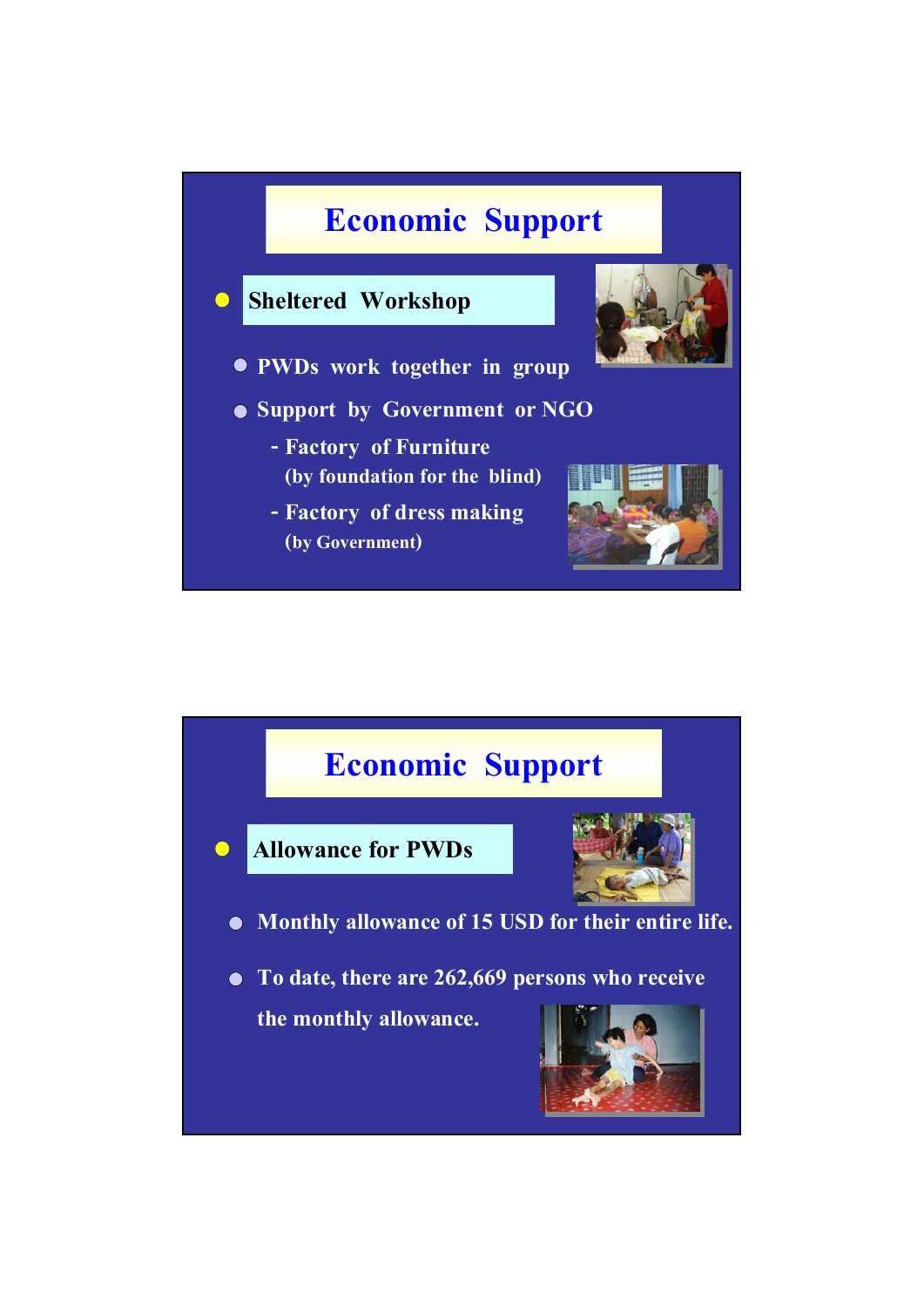

**Being accepted and fully integrated or efficiently In social, economic and political activities equal to others** 

- **Sign language interpreter services**
- **Allowance Services**
- **Modification PWDs housing Services**
- **Helper Services**
- **Home for PWDs Services**
- **C** Data, information Services
- **Environment Adjustment**

### **Psychosocial Support**

**Participation and Involvement of the Community**

**People with disabilities who live in the** 

**rural and remote areas have no access to** 

**the social and rehabilitation services in the** 

**institutions.**



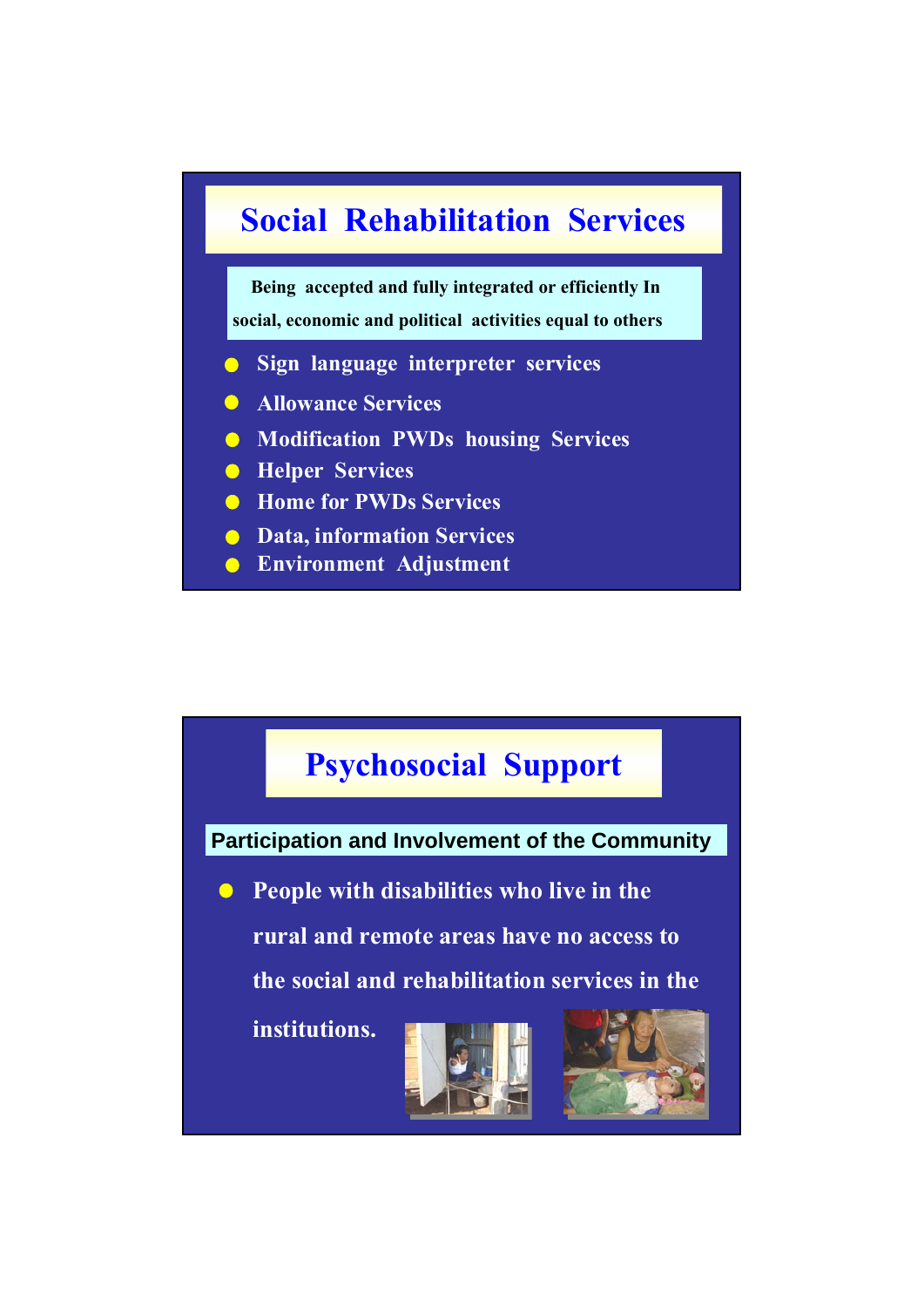**1999 : CBR pilot project was implemented Supported by Christoffel – Binden mission (CBM) in 2 provinces (Chiengmai, Ubonrachatani)**

**2004-2008 : NEP has expanded CBR program around the country ( 75 provinces / 172 districts )** 



- **Capacity Building for PWDs through Rehabilitation Program**
- **Participating by PWDs, PWDs families and Community members**
- **Utilization of community Resources**
- **Integrating in Community Structure or Community Plan**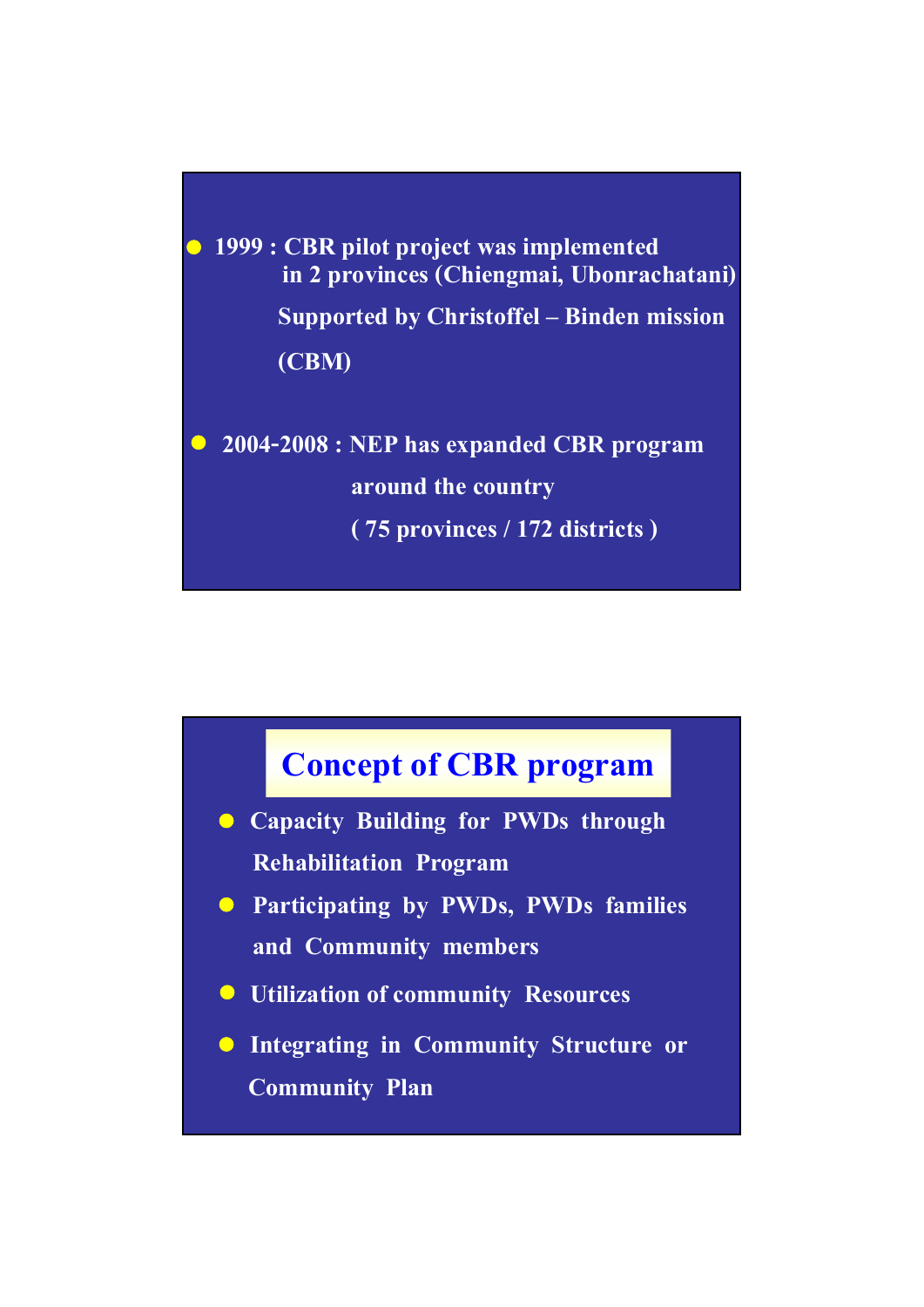## **Objective**

**People with disabilities have access to the government services, including medial, educational, vocational rehabilitation and have social participation in the communities.**



### **Objective**

**Their families and related persons in the communities have increased knowledge and understanding and contribute in the provision of the suitable and effective** 

**services by themselves .**





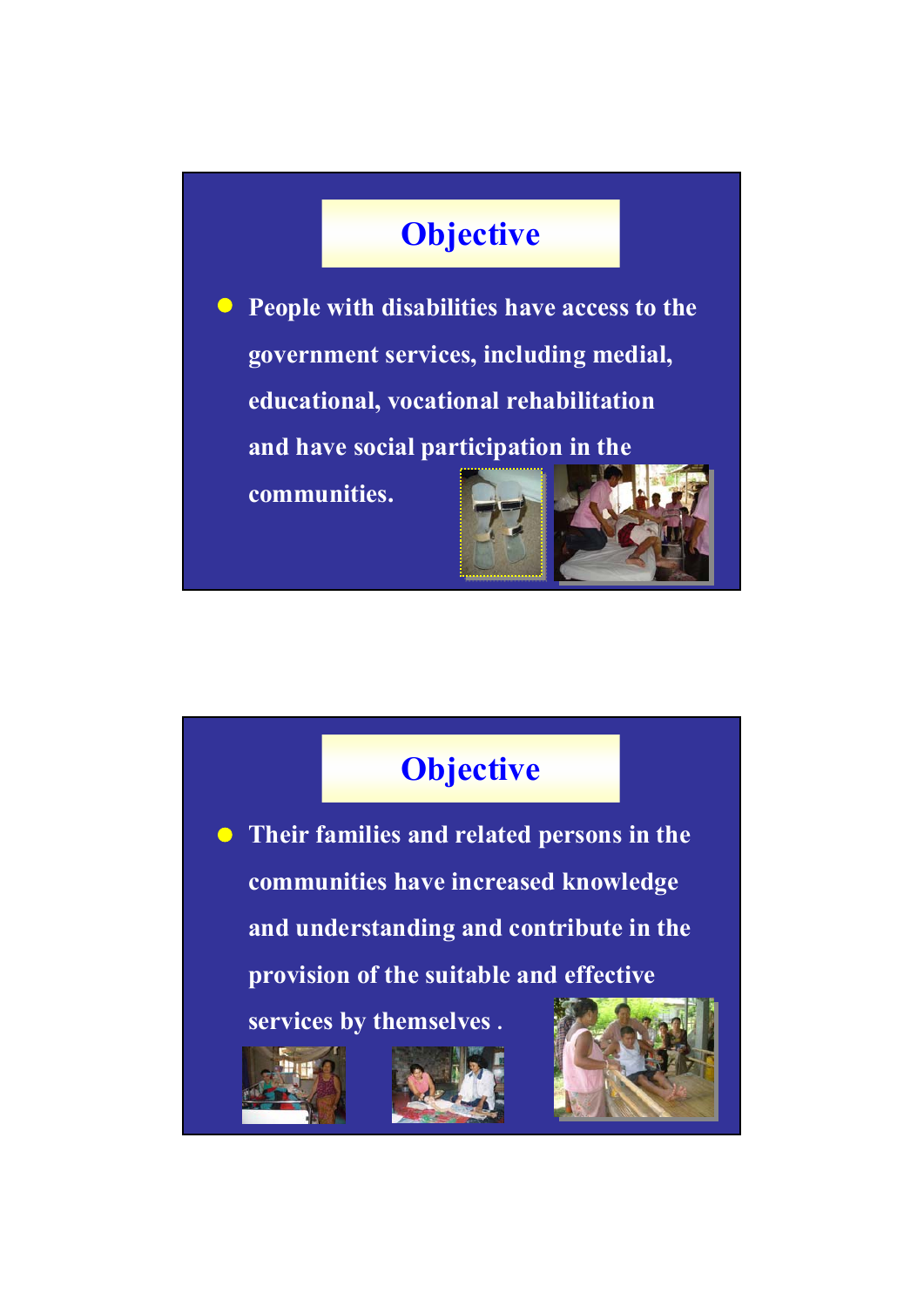### **Objective**

**People with disabilities and their families can mobilize the resources in the communities to take care of themselves, rehabilitate and develop themselves in the cost-effective and appropriate manner. ITEL** 

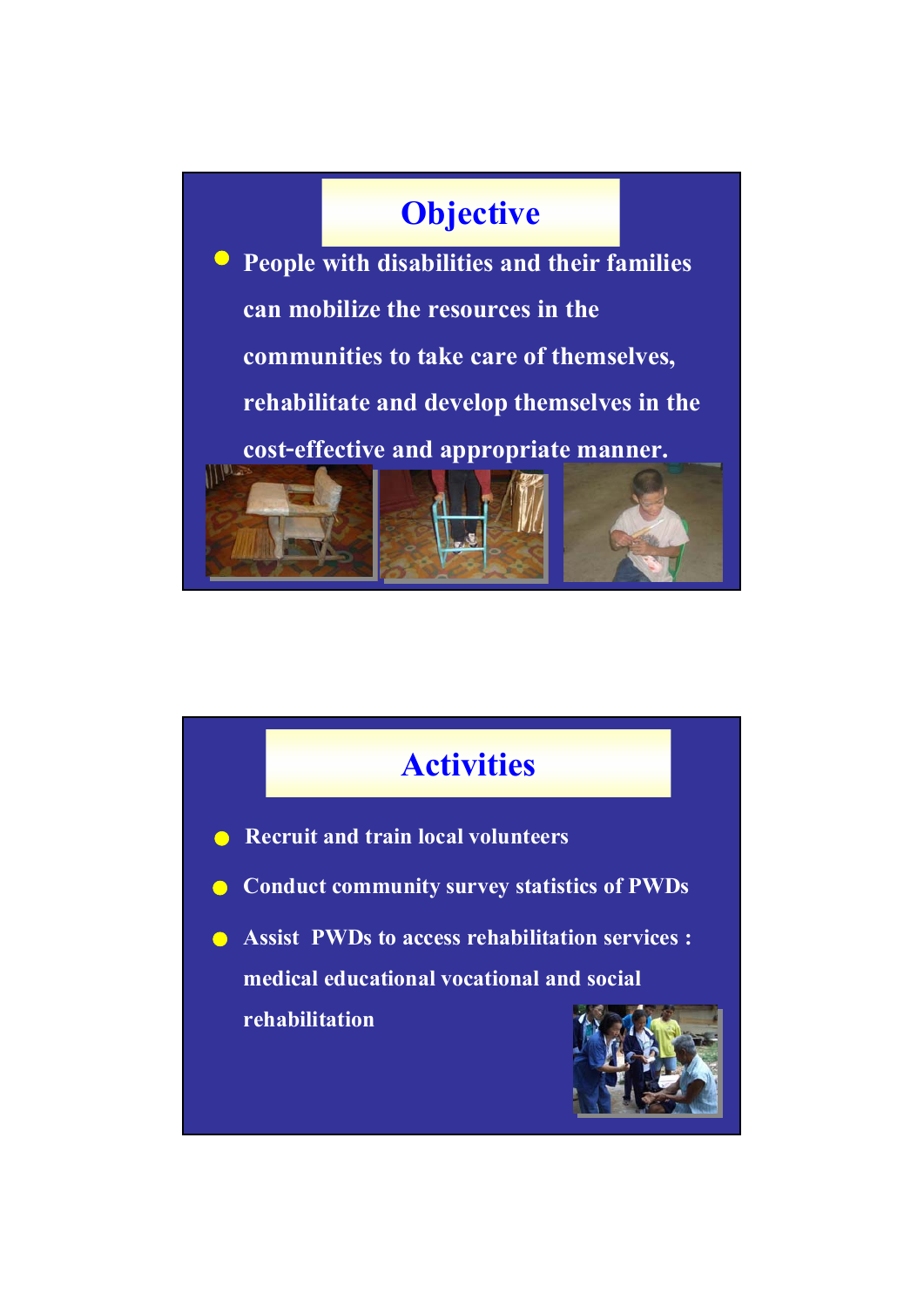- **Educate PWDs families community members on disability and how to treat to PWDs in the right way**
- **Promote self-help organizations of PWDs and Parents' organizations**
- **Propose to a local government to integrate disability activities in Community Development Plan**

### **outcome**



- **In 2008**, **there are 2,840 village volunteers working in the CBR programme in 1,080 sub-districts, 157 districts of 75 provinces.**
- **For the 27 provinces heavily affected by landmines,**   $\bullet$ **144,650 persons with disabilities including landmine survivors have received assistance from these social volunteers.**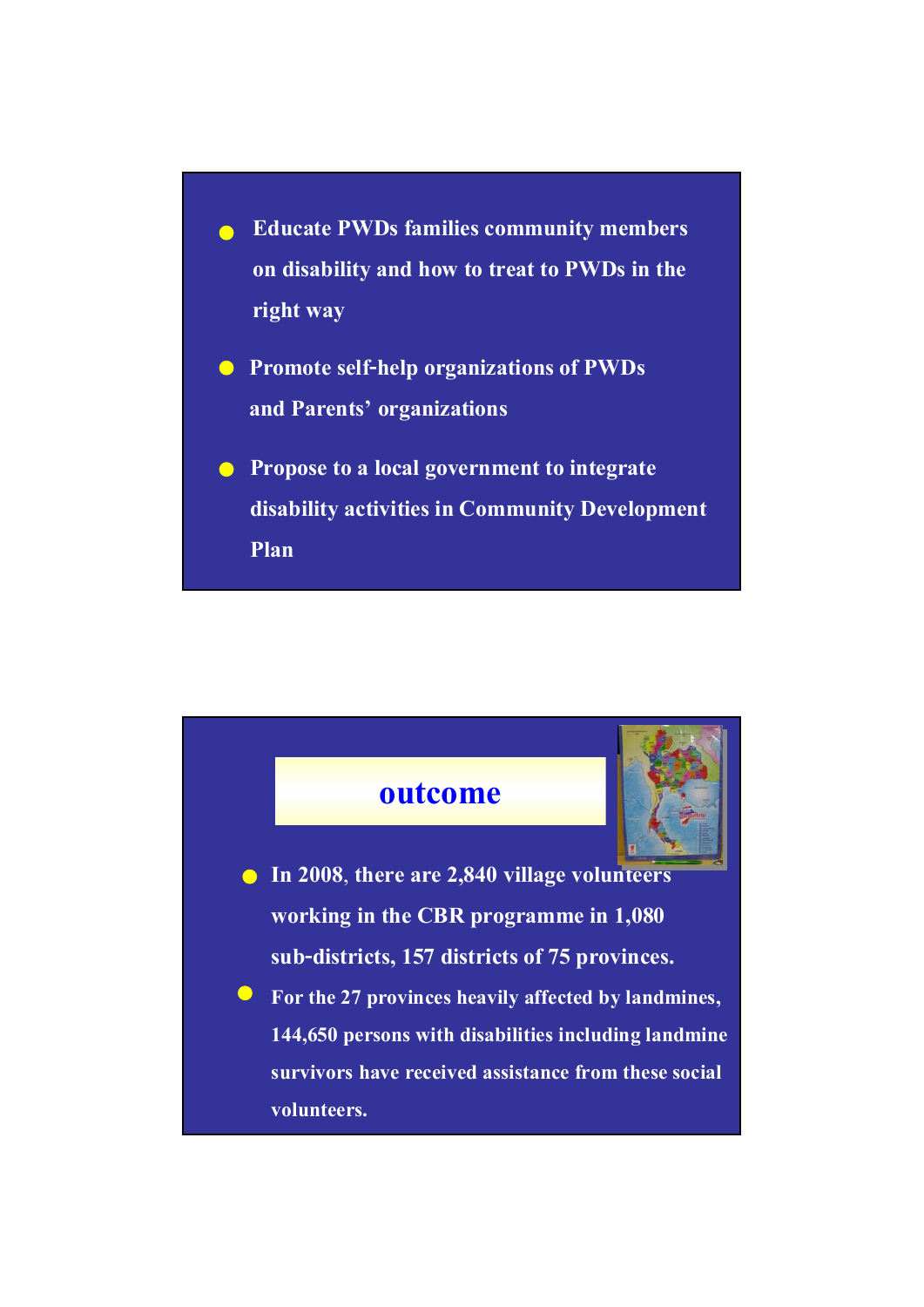### **Successes of CBR in Thailand**

- **Change the attitude of people**
- **Change "Burdens to Power"**
- **Established Community mentoring Community**
- **Members of family participate in**   $\bullet$ **providing rehabilitation to**